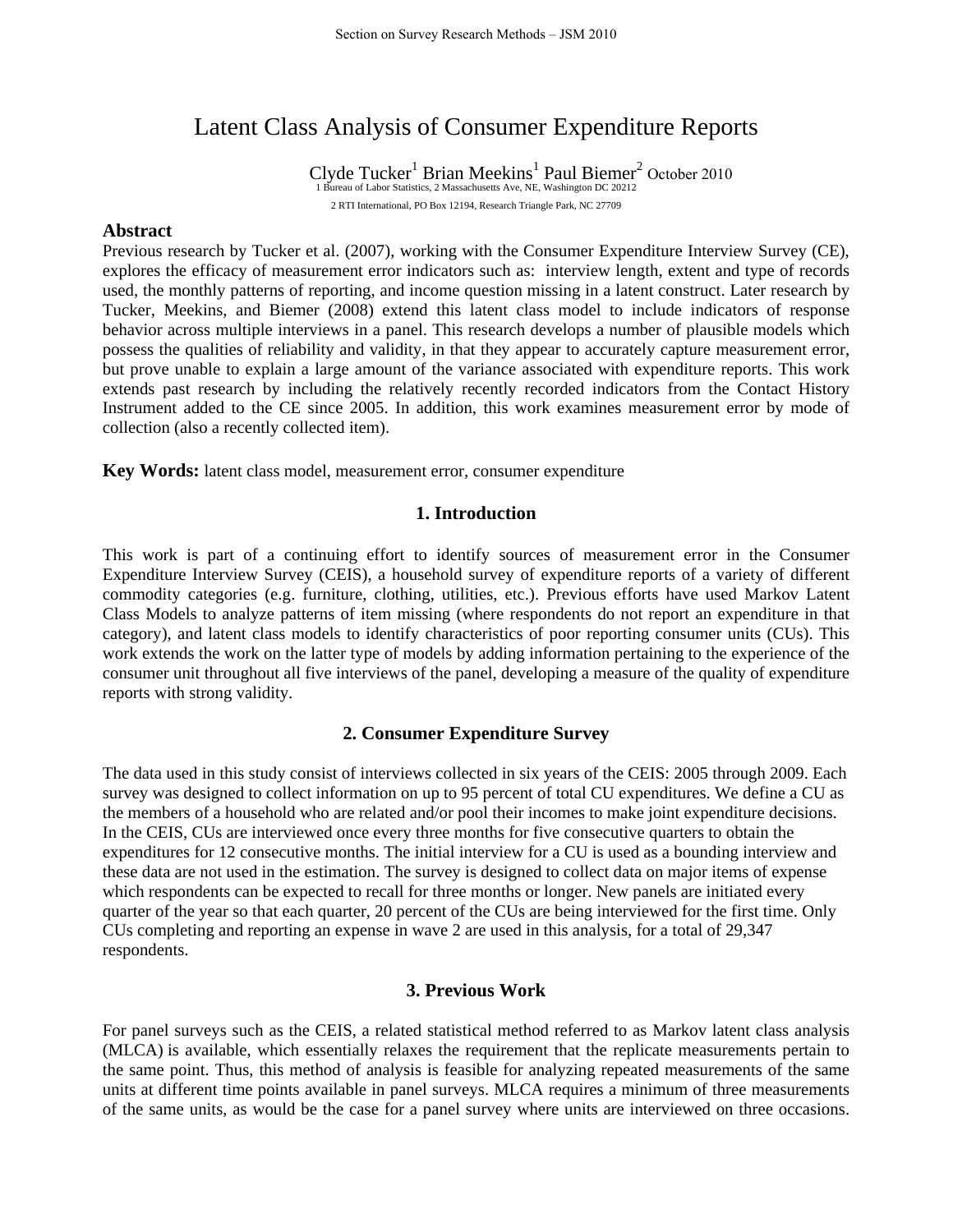The MLCA model then specifies parameters for both the period-to-period changes in the status of the item as well as the measurement error associated with measuring those changes.

Previous work by the authors used MLCA to make aggregate estimates of underreporting in a category only by respondents reporting no expenditures in that category. Biemer (2000) applied the MLCA methodology to the CEIS in order to determine whether useful information on the magnitudes and correlates of screening question reporting error can be extracted directly from the CEIS panel data. Biemer and Tucker (2001) extended the earlier analysis using data from four consecutive quarters of the CEIS by considering CUs that were interviewed four consecutive times beginning in the first quarter of 1996 and ending in the last quarter of 1998. This allowed the authors to consider a wider-range of models including second-order Markov models. First order Markov models assume that a purchase or non-purchase at quarter *q* is affected only by quarter *q*-1 purchases or non-purchases. A second order Markov model assumes that both quarters *q*-1 and *q*-2 affect purchasing behavior at quarter *q*. Their analysis provided evidence of second-order Markov effects and recommended that second-order terms be included in the models.

In Tucker, Biemer, and Vermunt (2002), model estimates with both unweighted and weighted data were compared. The results indicated that few differences were found between the two; therefore, given the ease of use, unweighted data were used in these analyses. A thorough examination of all explanatory variables considered in the previous studies was undertaken, and a reduced set of the most powerful ones was identified. A new diagnostic technique was developed and used to evaluate the validity of the models. In 2003, Tucker, Biemer, and Meekins developed methodology for estimating the amount of the missing expenditures.

Unlike the previous work, a micro-level approach incorporating measures specific to a given interview was used by Tucker, Biemer, Meekins, and Shields (2004) to examine underreporting for total expenditures. A latent variable that adequately accounted for the shared variance among a set of observed response error indicators was created. The observed variables were based on information collected from each CU during the interview. The latent variable was believed to be a better measure of underreporting than any of the observed variables taken individually. Each CU then was assigned to a particular class of the latent variable representing its hypothesized level of expenditure underreporting based on the CUs values on the observed variables. See Tucker (1992) for an earlier empirical example.

For this analysis the authors used only second interview data and examined reporters of expenditures while ignoring nonreporters. They wished to develop a model separate from covariates with only indicators of the quality of response. The authors began with the simplest identifiable model composed of three indicators (each with three classes) and a latent variable with three classes. From this point they ran all possible combinations of three indicators for a three class latent variable. The analysis was further extended by examining restricted models based on the hypothetical relationship of some of the indicators with the latent variable, thus ordering the latent classes in what we believed to be an interpretable manner. These "restricted" models were compared to the unrestricted models to aid in interpretability and choices of model fit. Some of the indicators are dichotomous. These were entered into the best three variable models along with other combinations to create four-indicator models. The goal was to develop a latent variable (preferably ordered) that indicated the quality of responses, such that poor reporters could be easily identified.

Models were estimated using lEM, LCA software developed by Vermunt (1997). Model selection was based on a number of objective and subjective measures. The authors primarily used the Bayesian Information Criteria (BIC), the  $L^2$  test statistic, and the dissimilarity index. However, for each model the authors examined the conditional probabilities of the latent variable given each value of each indicator. In this way we assessed the relative influence of each indicator and the degree to which an indicator effectively differentiated the respondents with respect to the classes of the latent variable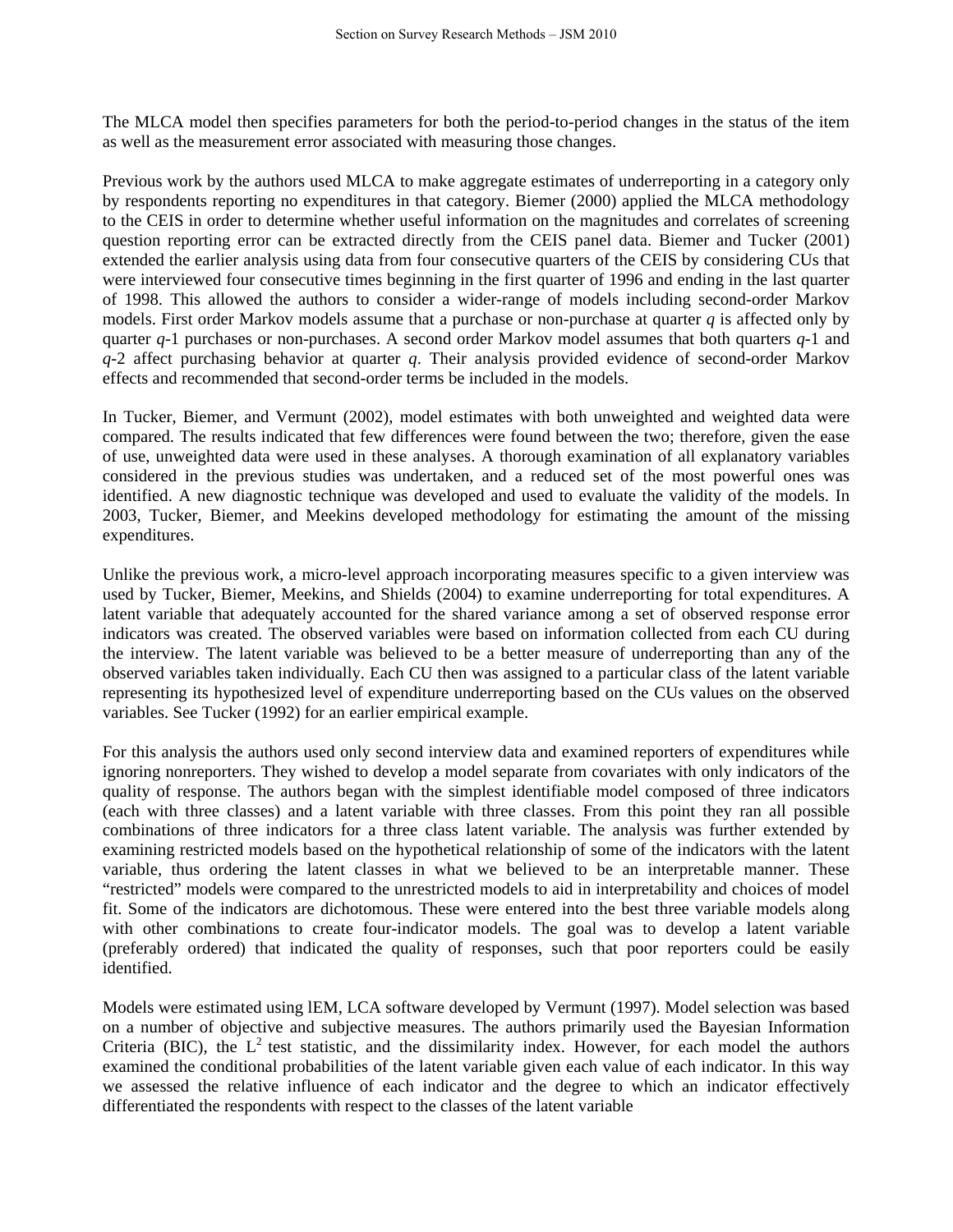Using these methods a "best" model was selected. Latent classes aligned with expenditure means as expected. Those with lower expenditure means had higher levels of underreporting. For example, those in the low underreporting class had a total expenditure mean of \$10,625, while those in the high underreporting class had a mean of \$6,948

In Tucker, Biemer, and Meekins (2005), the authors continued with a more in-depth exploration of microlevel measures of underreporting. In this analysis, only second wave data are used from those respondents actually reporting expenditures in the commodity classes under study (57,184 families interviewed in 1996 through 2001). Thus, we first were interested in the response errors for those respondents reporting expenditures and not those who said they had no expenditures in these categories. Again, the authors assumed response errors come largely in the form of underreports.

In this case, a refined set of manifest indicators of response error were created. These indicators are listed below, with the coding scheme used for each:

- 1. Number of contacts the interviewer made to complete the interview  $(1=0-2; 2=3-5; 3=6+)$
- 2. The ratio of respondents to total number of household members  $(1 = < 5; 2 > .5)$
- 3. Whether the household was missing a response on the income question (1=present; 2=missing)
- 4. The type and frequency of records used. This variable indicates whether a respondent used bills or their checkbook to answer questions, and how often they did so. (1=never; 2=single type or sometimes; 3=multiple types or always)
- 5. The length of the interview (1<45min; 2=45-90; 3>90)

.

- 6. A ratio of expenditures reported for the last month of the 3 month reporting period to the total expenditures for the 3 months  $(1 < .25; 2 = .25-.5; 3 = .5)$
- 7. A combination of type of record used and the length of the interview. (1=poor; 2=fair; 3=good) as shown below for the combined variable.
- 8. Number of expenditure questions within commodity category for which a response was imputed or allocated.

For each of seven expenditure categories: children's clothing, women's clothing, men's clothing, furniture, electricity, minor vehicle expenses, and kitchen accessories, we began with the simplest identifiable model composed of three indicators and a latent variable with three classes. Models were again estimated using lEM. Only three manifest variables were used to maximize cell sizes in the manifest tables. We ran all possible combinations of three indicators for each expenditure class. The analysis involved both "restricted" and "unrestricted" models. Restricted models forced a hypothesized ordering of the manifest indicators to the latent response error (ordering the latent classes in what we believed to be an interpretable manner), while unrestricted models did not. Based on comparisons of the results from restricted and unrestricted models, it was decided to proceed with only restricted models from that point. Combinations of four and five manifest indicators were examined, but all models with more than four variables were of little value. Again, we ran models with several different sets of starting values to avoid reaching only a local solution.

The selection of the best model for each expenditure category was based primarily on the BIC and the Dissimilarity Index. The same set of manifest indicators were not used for the best model in each case, but the statistical diagnostics confirm a good fit for all final models chosen.

The authors also extended the use of substantive diagnostics used in earlier work. For each model they examined both conditional probabilities of the latent variable given each value of each indicator and the conditional probabilities of each indicator given each value of the latent variable. In addition, they also examined the actual probabilities of a case being in a particular latent class given its manifest cell location, as well as the proportion of cases assigned to each manifest cell by the latent class model.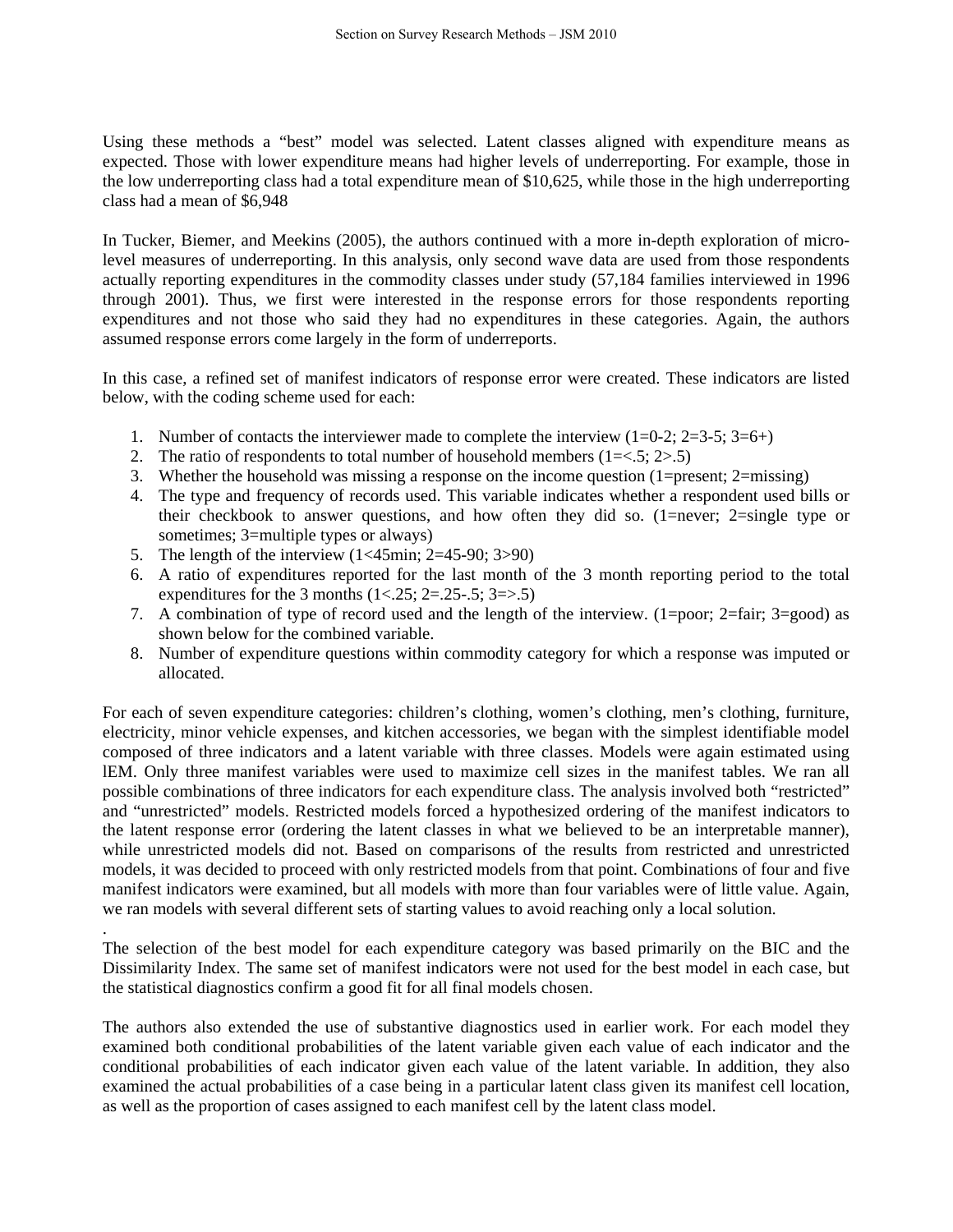To gain a further understanding of the models, the authors again turned to the expenditure means for the three latent classes. The results, while not completely disconfirming, were not that promising. Across all seven categories of expenditures we analyzed, we found that the three classes of the latent variable failed to distinguish CUs based on their expenditures. However, for kid's clothing, women's clothing, and kitchen accessories, two separate groups could be identified that met our expectations.

By including CUs that reported no expenditures in our analysis, the authors found that, for most commodities, mean expenditure amounts increased monotonically across the latent scale, and the three means were significantly different from one another.

Research by Tucker, Biemer, Meekins, Kesselman (2006) advanced the effort by examining a much larger number of commodity categories (29) and more rigorously examining and validating the results of the latent class models. The "final" model for each of the 29 commodities and overall were selected in a similar manner to past research, using both objective statistics and subjective diagnostic tools. Based on the results of the models CUs were then assigned to certain classes of reporting in the same way as previous research. The classification variable, corresponding to proo, fair, and good reporting quality was then regressed on a number of demographics in order to assess the content validity of the latent variable. After finding similar patterns across all commodity categories and verifying the results of the latent class modeling, the authors regressed the expenditure mean for each commodity category and overall on the latent classification controlling for key demographics, examining the contribution of the latent variable in predicting expenditure, controlling for demographic variables (such as one would use in weighting or nonresponse adjustment). Consistent with previous research the results of this research provided validation for the latent class approach to modeling measurement error, but a model that could differentiate levels of underreporting (given a report) remained elusive, while models classifying CU's by whether they erroneously omit a report altogether were more successful.

Other research by Meekins, Tucker, and Biemer (2008) used the latent construct developed in Tucker et al. (2006) to examine the relationship of measurement error to subsequent wave nonresponse and bias. It was found that those in the poorest category of reporting were somewhat less likely to respond in subsequent interviews, volunteered expenditure reports in fewer categories, and had more sharply declining overall expenditure amounts in subsequent interviews than their counterparts in the fair and good reporting categories. In other research (Tucker, Biemer, Meekins 2009), included indicators that characterized the experience of the CU throughout the course of the entire panel. The new indicators included:

- 1. Number of completed interviews.
- 2. Pattern of attrition combined with the number of completed interviews (those with a pattern of attrition as opposed to a sporadic nonresponse pattern were further penalized).
- 3. Average number of commodity categories for which CU had at least one expenditure report.
- 4. The number of interviews in which the third month's expenditure to the quarter was between 0.25 and 0.5.
- 5. Panel averages of some of the interview level indicators.

The three best fitting models selected from this research incorporated indicators found to be important in previous work and new panel indicators. Two models utilized three indicators, while one model used four indicators to examine the quality of expenditure reports. The three indicator models used the indicators: missing on income, length of interview, and average number of commodity categories to differentiate three and four latent classes of reporting quality. The four indicator model used all of those used in the three indicator models combined with the number of good interviews in the panel. Following the same process as prior research, these models were validated with demographic and process variables. The models showed good differentiation of expenditure estimates, even when controlling for demographics and process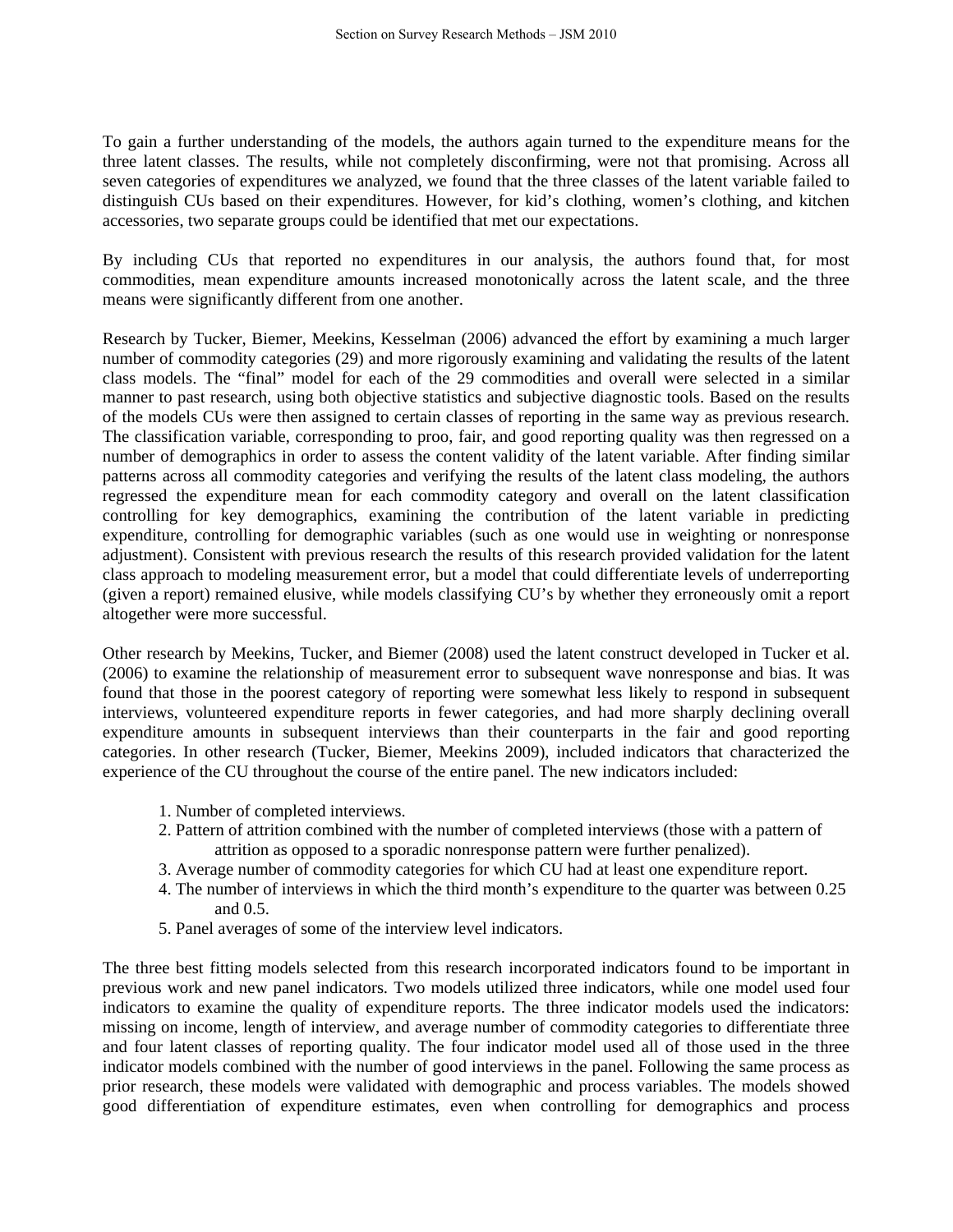variables. Of particular note is the contribution of the interaction between income level and the latent class variable to this model. At very high or very low incomes the relationship between level of reporting and reported expenditure is significantly stronger. Indeed, the contribution of the interaction term is much higher than the direct effect of the latent construct. When examining bias (second quarter reported expenditure – fourth quarter reported expenditure), we find similar results. The variable derived from the latent class analysis showed good differentiation in the expected direction. The authors concluded that the latent construct was indeed measuring the quality of reporting, but either lacked the sensitivity needed to adequately predict underreporting, or measurement error is not a strong predictor of the average expenditure reported by the CU or the amount of bias, as measured by the coarse measure

# **4. Current Research**

The current research advances prior work in a two significant ways. Firstly, the data are more current, extending from the second quarter of 2005 to the second quarter of 2009. The more current data also incorporate information collected in the Contact History Instrument (CHI). These data were not collected prior to the second quarter of 2005. These data capture a number of attributes of contact attempts made by field interviewers, including the number of contacts, mode of contact (phone or in-person), and reasons for refusal or noncontact that were recorded by the interviewer. This information is quite detailed. The authors hypothesized that these could add strength to the models constructed in previous work.

The contact history data were refined into indicators for each wave and for the overall panel for each second quarter respondent. In order to combine the detailed reasons for refusal and noncontact (by simple tally), the authors sought guidance from research conducted by Maitland, Casas-Cordero, and Kreuter (2009) and Dixon (2009). Utilizing factor analysis these authors identified the same factors from the CHI in two different surveys. The strongest factors related for reluctance could be grouped by privacy concerns, reluctance, and hostility. Only two factors were identified for reasons for noncontact (gatekeepers or barriers and "other").

The new indicators are as follows:

- 1. Indicators of reluctance based on privacy concerns
- 2. Indicators of reluctance based on time concerns
- 3. Indicators of especially hostile refusal
- 4. Any reluctance
- 5. Indicators of noncontact based on gatekeepers or other barriers
- 6. Indicators of noncontact based on other problems
- 7. Proportion of attempts made in-person
- 8. Proportion of completed interviews that were completed by phone

Model selection was conducted under two separate strategies. The first strategy ran indicators that were examined in previous research in all possible combinations of three and four and ran the "new" CHI indicators in separate latent class analysis also with all possible combinations of three and four indicators. The best performing indicators in these models were then combined. Strategy two grouped all indicators by theoretical concept. Three groups were formed: 1. reluctance indicators; 2. noncontact indicators; 3. all other indictors. After finding the best model using the reluctance and noncontact indicators, other variables were added to the model and tested for fit. Multiple iterations with random start values were used in order to avoid local maxima. Models were initially selected based on fit, reducing the many possible combinations of classes and indicators to a relative few candidates. The remaining candidates were then evaluated based on the relationship of the latent construct to the indicators and other subjective criteria. Five "best" models were selected. Although three and four category latent class constructs were examined, all of the best fitting models had three latent classes.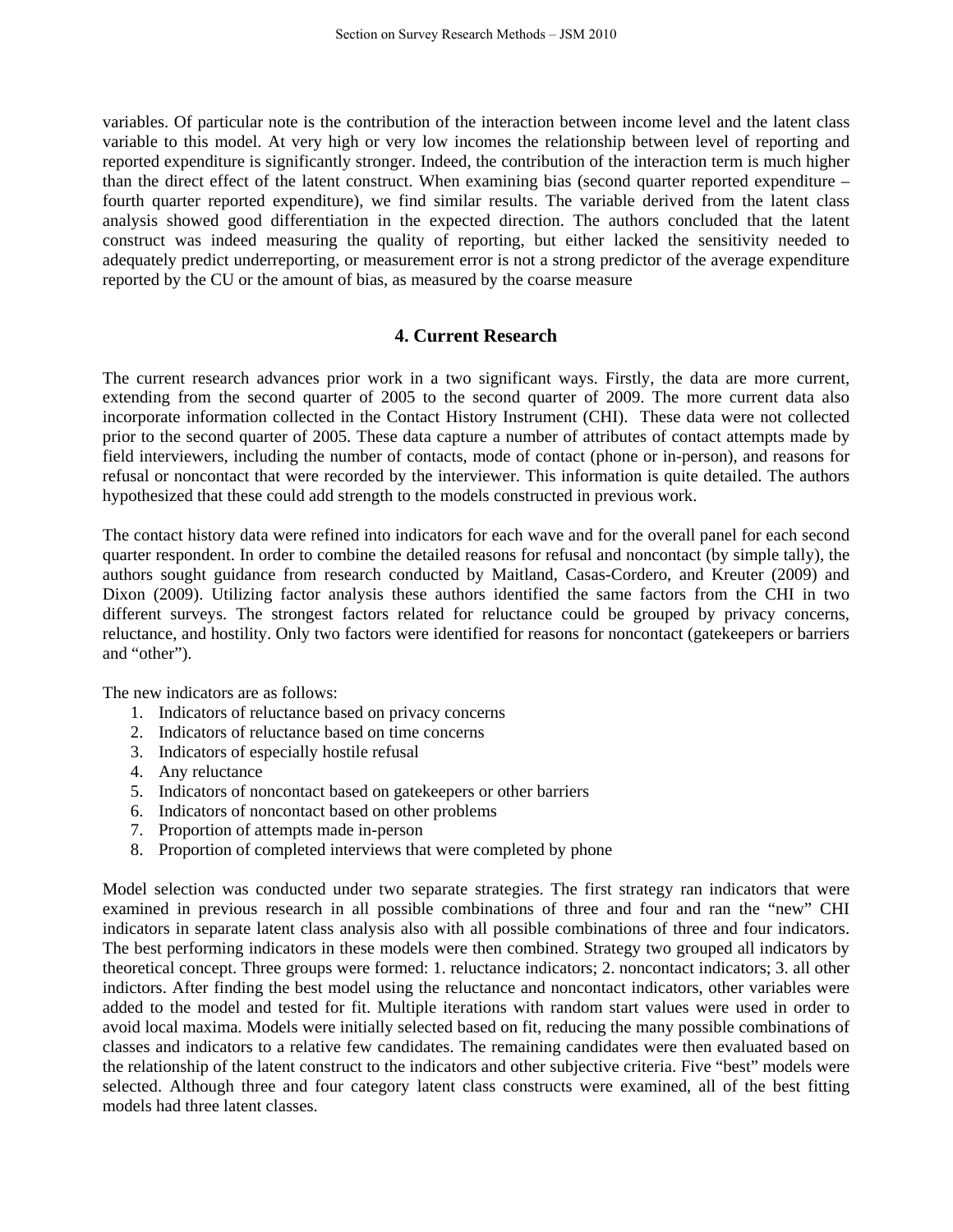- 1. *Old model*: This model was based on the best fitting indicators of those examined in previous research. This was done to confirm these results with the more recent data. Indicators: Income missing; Record use combined with interview length; Average number of commodity categories for which CU reported an expenditure; Number of completed interviews
- 2. *CHI model*: This model consisted of only the "new" CHI indicators. Indicators: Reluctance due to privacy concerns; Tally of all noncontact problems; Average number attempts.
- 3. *Combination model*: This model combined the best fitting indicators from the Old and CHI models. Indicators: All the "Old" model indicators; Average number attempts.
- 4. *Reluctance model*: This model combined the best fitting indicators that indicate a degree of reluctance on the part of the CU. Indicators: Income missing; Record use combined with interview length; Number of completed interviews; Reluctance due to time constraints.
- 5. *Noncontact model*: This model combined the best fitting indicators that indicate difficulty in making contact with the CU. Indicators: Record use combined with interview length; Tally of noncontact problems; Average number of attempts.

After these five models were selected the CU was assigned a latent class value based on the probability of being in that class given the indicators in the model. Expenditure means were found for each latent class assignment. The models were further validated by regressing demographic variables on the latent class assignment using proportional odds models. Expenditure means were regressed on the latent class assignment together with demographic variables. The mean expenditure (across CUs) is significantly lower in the fourth wave interviews compared to that of the second. It is commonly thought that CUs, on average, underreport their expenditures in the fourth wave. Utilizing this as an indicator of poor reporting, the authors regress the latent class assignment on the proportional difference between the total expenditure reported on the second and fourth panel waves of the interview and the standard deviation of the total expenditure across all completed interviews within the panel. The formula for the proportional difference follows:

$$
Error = \begin{cases} 0; X_2 \le X_4 \\ (X_2 - X_4) / X_2; X_2 > X_4 \end{cases}
$$

## **5. Results**

Although acceptable, the models emerging in the current latent class analysis generally have poorer fit than those selected as the best models in prior research. Table 1, shows the class probabilities associated with each of the latent variables. Note the "previous best" is the best model from previous research, whereas the Old model uses the same indicators but is estimated with the current (2005-2009) data. The difference in the size of the first two classes is somewhat striking considering the only difference in these two are the timeliness of the data.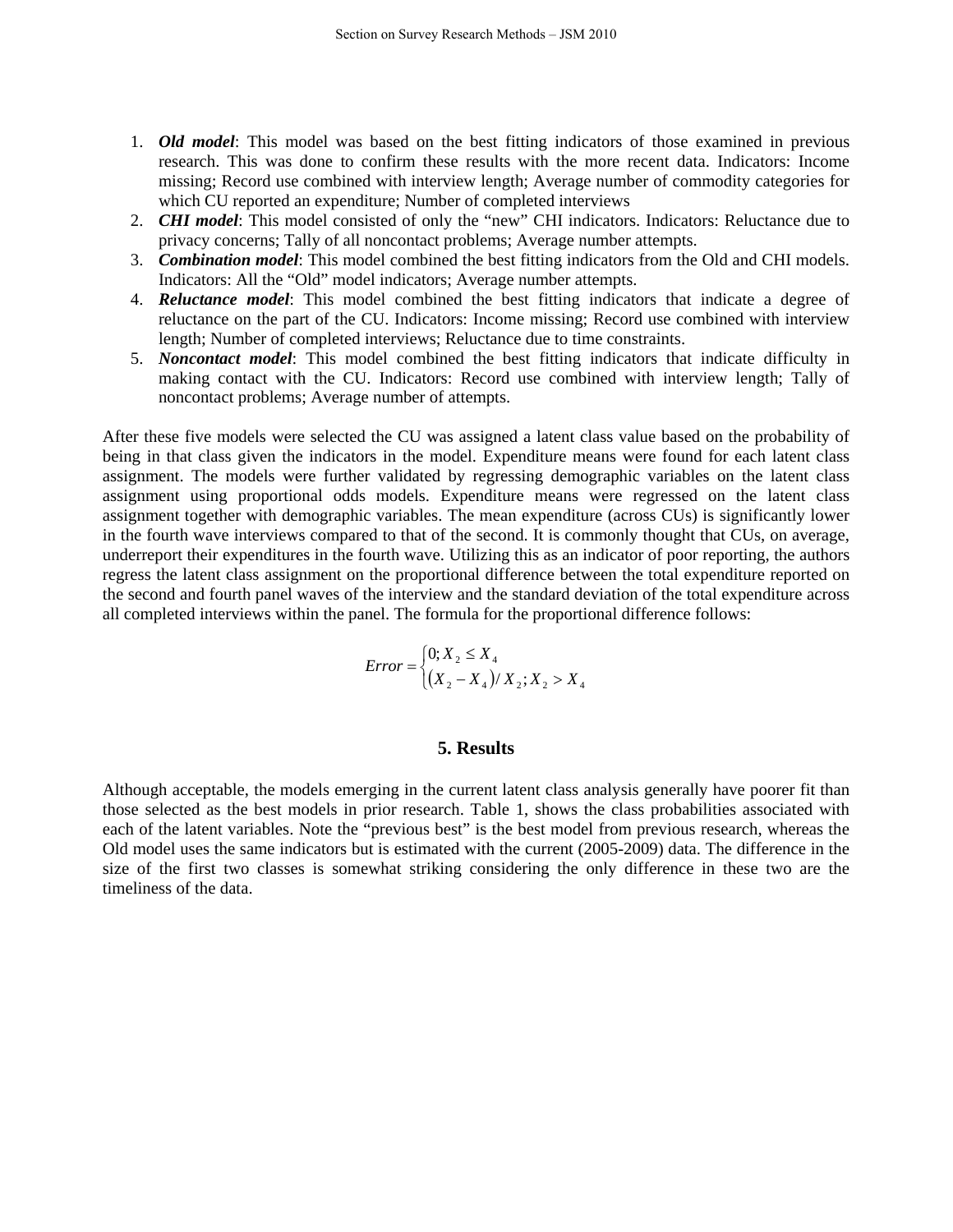|               | Poor | Fair | Good |
|---------------|------|------|------|
| Previous Best | .203 | .232 | .565 |
| Old           | .137 | .281 | .582 |
| <b>CHAI</b>   | .245 | .434 | .321 |
| Combo         | .140 | .285 | .575 |
| Reluctance    | .138 | .309 | .554 |
| Noncontact    | .279 | .574 | .148 |

#### **Table 1: Class Probabilities**

Table 2 shows the average overall expenditure per quarter by latent class and model. Corresponding with the change in the relative size of the class mentioned above, unlike the Previous Best model the mean overall expenditure does not differ across the first two classes of the Old model. Other models, including the Combo, Noncontact, and CHI models, suffer from the same lack of differentiation including.

| Tuble 2011 relate o relati Expenditure by Earent Clubb Turnable |           |           |           |  |  |
|-----------------------------------------------------------------|-----------|-----------|-----------|--|--|
|                                                                 | Poor      | Fair      | Good      |  |  |
| <b>Previous Best</b>                                            | 6,946.84  | 8,920.20  | 11,985.71 |  |  |
|                                                                 |           |           |           |  |  |
| Old                                                             | 10,359.92 | 10,032.08 | 13,231.43 |  |  |
| <b>CHI</b>                                                      | 12,365.20 | 12,022.62 | 10,895.20 |  |  |
| Combo                                                           | 10,725.39 | 10,492.81 | 13,014.24 |  |  |
|                                                                 |           |           |           |  |  |
| Reluctance*                                                     | 10,385.60 | 11,124.69 | 12,708.89 |  |  |
| Noncontact                                                      | 12,774.90 | 12,432.04 | 10,678.05 |  |  |

**Table 2: Average Overall Expenditure by Latent Class Variable** 

Looking at the expenditure by some of the commodity types for the Combo and Reluctance models, we see similar inconsistent findings. For some commodities, such as electricity and trash collection, furniture, and dental care, the latent constructs perform as expected. For other categories, such as sports equipment, apparel, and television and other electronics, we see that the latent classes do not perform as expected, with mean expenditure often lowest in the second class. Other models performed as poorly.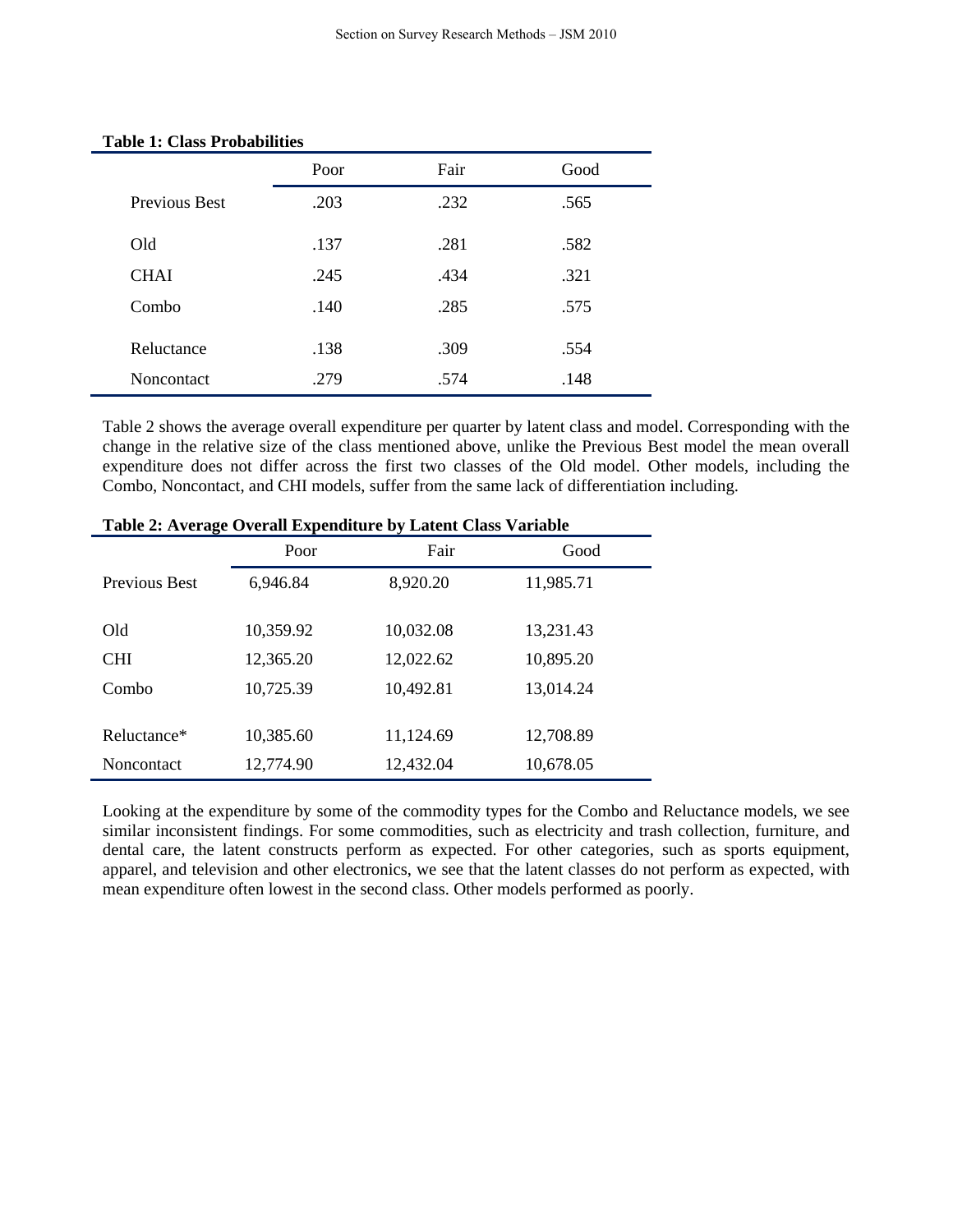| Combo                    | Poor   | Fair   | Good   |
|--------------------------|--------|--------|--------|
| Electricity              | 267.02 | 301.61 | 331.37 |
| <b>Trash</b>             | 7.18   | 13.08  | 19.73  |
| <b>Sports</b>            | 24.86  | 20.57  | 33.49  |
| Furniture                | 30.70  | 42.87  | 76.90  |
| Kitchen<br>Accessories   | 5.14   | 11.48  | 23.55  |
| Major Vehicle<br>Repairs | 17.20  | 24.67  | 43.72  |
| Gas                      | 98.03  | 113.94 | 135.79 |
| TV                       | 104.71 | 75.94  | 113.59 |
| Women's Apparel          | 117.36 | 97.86  | 127.00 |
| Men's Apparel            | 74.04  | 59.72  | 74.99  |
| Kid's Apparel            | 47.89  | 41.94  | 54.59  |
| Dental                   | 15.86  | 31.40  | 61.72  |
| Reluctance               | Poor   | Fair   | Good   |
| Electricity              | 262.42 | 316.52 | 325.77 |
| <b>Trash</b>             | 7.18   | 14.82  | 19.04  |
| <b>Sports</b>            | 24.91  | 22.69  | 32.41  |
| Furniture                | 25.76  | 54.20  | 73.00  |
| Kitchen<br>Accessories   | 4.81   | 14.77  | 22.41  |
| Major Vehicle<br>Repairs | 15.38  | 29.25  | 42.47  |
| Gas                      | 98.56  | 122.61 | 132.01 |
| TV                       | 96.15  | 82.80  | 110.52 |
| Women's Apparel          | 111.43 | 108.34 | 121.25 |
| Men's Apparel            | 74.51  | 66.22  | 71.95  |
| Kid's Apparel            | 46.01  | 47.94  | 51.74  |
| Dental                   | 15.12  | 37.94  | 59.53  |

**Table 3: Mean Commodity Expenditure by Latent Class**

The relationship of the demographic variables with any of the latent class variables were consistently in the expected direction. For example, CUs that rent showed a higher propensity of being in the lowest latent class, followed by the second lowest, and finally the best class. Table 4 shows the proportional odds coefficients for the Combo, Reluctance, CHI, and Noncontact models.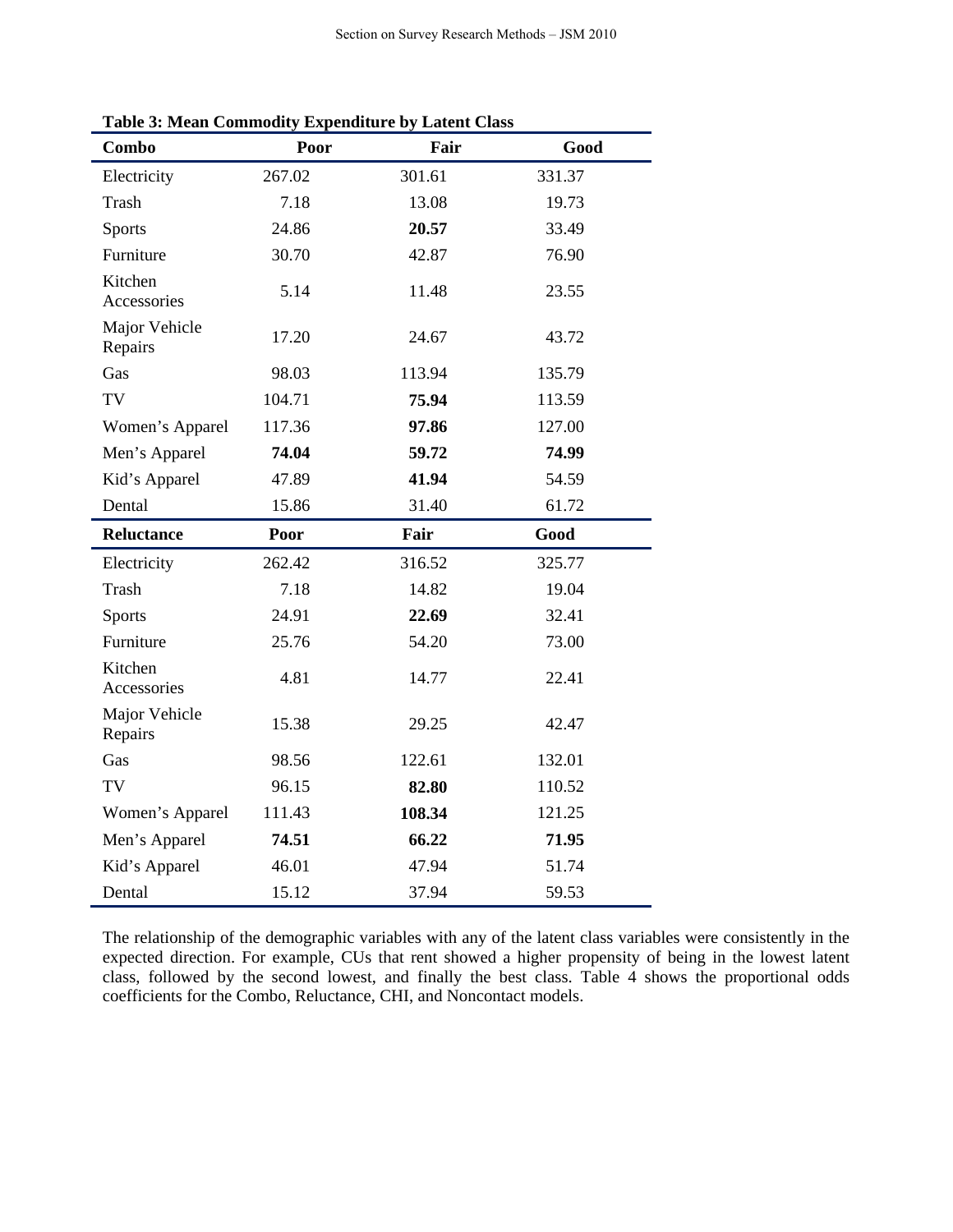| Latent<br>Variable                   |        | Combo                   | Reluctance |                         | <b>CHI</b> |                         | Noncontact |                         |
|--------------------------------------|--------|-------------------------|------------|-------------------------|------------|-------------------------|------------|-------------------------|
|                                      | Exp(b) | $\overline{c}$<br>PR(X) | Exp(b)     | $\overline{2}$<br>PR(X) | Exp(b)     | $\overline{2}$<br>PR(X) | Exp(b)     | $\overline{2}$<br>PR(X) |
| Famsize 1                            | .887   | .0145                   | 1.129      | .0102                   | .907       | .0030                   | 1.099      | .0838                   |
| Famsize 2                            | .948   | .8415                   | 1.060      | .9456                   | .999       | .0869                   | 1.024      | .1812                   |
| Age                                  | 1.007  | < .0001                 | 1.007      | < .0001                 | 1.025      | < .0001                 | 1.021      | < .0001                 |
| Educ                                 | .962   | .2868                   | .990       | .7562                   | .970       | .3119                   | 0.988      | .6784                   |
| Inc rank1                            | .782   | .0009                   | .920       | .9954                   | 1.211      | < .0001                 | 1.407      | < .0001                 |
| Inc rank2                            | .809   | .0039                   | .846       | < .0001                 | 1.071      | .2961                   | 1.138      | .0877                   |
| Race                                 | 1.420  | < .0001                 | 1.439      | < .0001                 | 1.263      | < .0001                 | 1.135      | < .0001                 |
| Tenure                               | .805   | < .0001                 | .880       | .0003                   | .931       | .0310                   | .962       | .2140                   |
| Urban                                | .878   | .0477                   | .947       | .3516                   | .833       | .0006                   | .855       | .0019                   |
| Cell<br>complete                     | .929   | .2783                   | 1.016      | .8026                   | .918       | .1496                   | .865       | .0099                   |
| Max-<br>$\overline{c}$<br>rescaled R |        | .018                    |            | .016                    |            | .055                    |            | .057                    |

# **Table 4: Proportional Odds Model Results**

Table 5 shows the results of the average expenditure per CU per wave regressed on the latent construct controlling for demographics. The marginal gain from introducing the latent construct is small but statistically significant. The effect sizes of the demographics are not significantly diminished by the introduction of the latent construct. The means of the expenditure by latent class controlling for the demographics variables in the model are significantly different but are not in the expected direction, where the Fair category of the latent construct has the lowest means expenditure. These results are similar for a number of commodity categories (not shown), although for some commodities the latent construct does perform as expected controlling for demographics.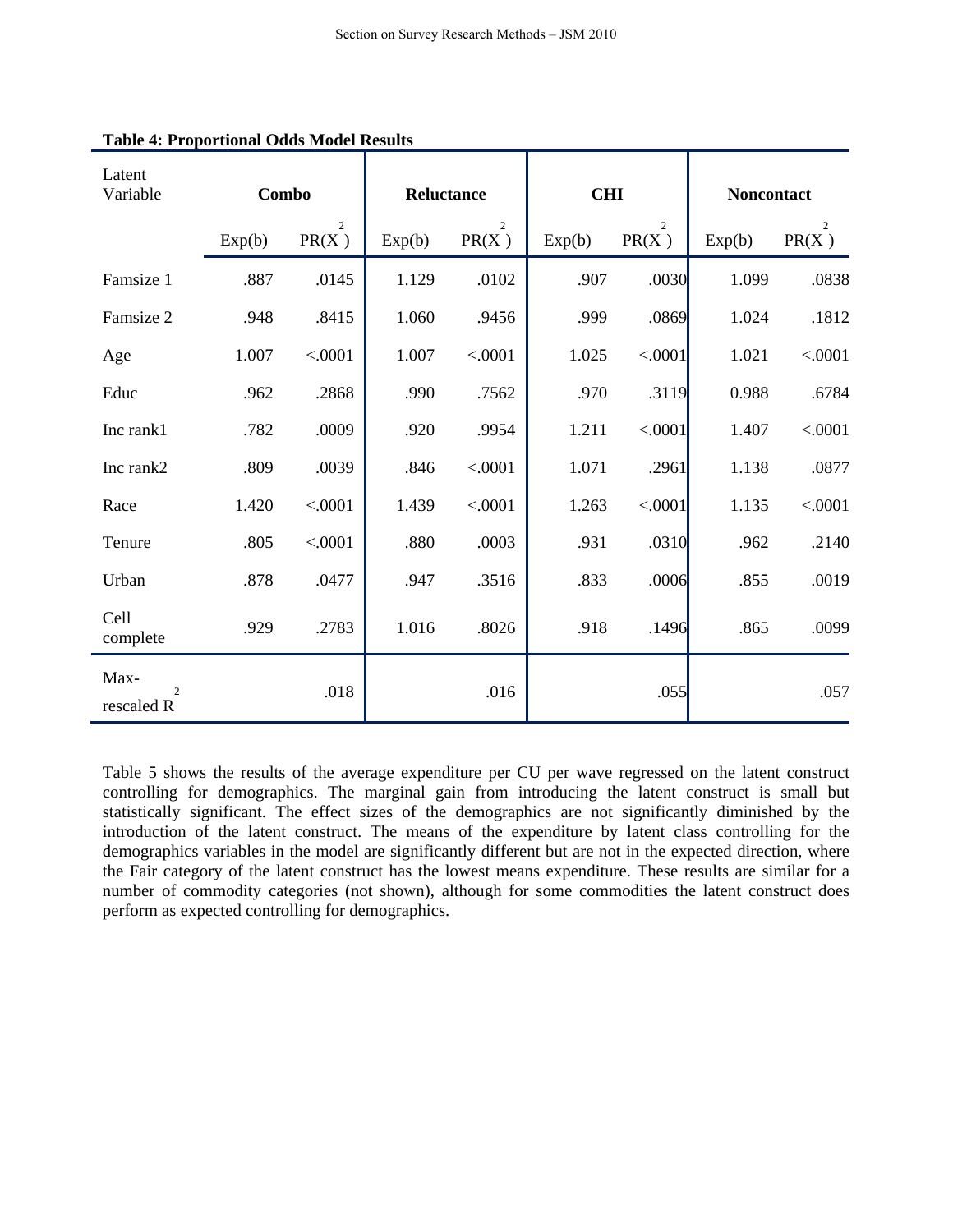|                                      |                                                                               | Baseline model |        | With LV |  |  |
|--------------------------------------|-------------------------------------------------------------------------------|----------------|--------|---------|--|--|
|                                      | Estimate                                                                      | p-value        |        | p-value |  |  |
| F                                    | 1569.60                                                                       | < 0.001        | 971.82 | < .0001 |  |  |
| $R^2$                                | .41                                                                           |                | .41    |         |  |  |
| F[Contribution of Latent variable]:  | 46.93                                                                         | < .0001        |        |         |  |  |
| F[Contribution of Interaction Term]: | 8.32                                                                          | < 0001         |        |         |  |  |
|                                      | Total Expanditure: Loost Cauguad Maana Controlling for All Other Variables in |                |        |         |  |  |

**Table 5: MANCOVA Results: Total Expenditures Combo Model**

|            | Total Expenditure: Least Squared Means Controlling for All Other Variables in |  |  |
|------------|-------------------------------------------------------------------------------|--|--|
| the Model* |                                                                               |  |  |

|       |           | p-values for differences in LSMean |      |      |  |
|-------|-----------|------------------------------------|------|------|--|
| Class | Mean      | Poor                               | Fair | Good |  |
| Poor  | 10,263.94 |                                    | < 01 | .89  |  |
| Fair  | 9,165.52  | < 0.01                             |      | < 01 |  |
| Good  | 10,383.46 | .89                                | <.01 |      |  |

\*Scheffe adjustment for multiple comparisons

Table 6 shows summarizes the results of regressing the proportional difference of the Wave 2 expenditure and Wave 4 expenditure measure on the latent construct controlling for demographic variables. Again the contribution of the latent construct to the model is statistically significant, however the adjusted  $R^2$  is extremely small overall. In this model the latent construct performs better than in the model for total expenditure. where the proportional difference (a sign of bad reporting) is smaller for the Good reporting group and highest for the Poor reporting group. The differences are statistically significant.

#### **Table 6: MANCOVA Results: Proportional Difference Combo Model**

|                                                                               |               | <b>Baseline</b> model              |              |           | With LV |
|-------------------------------------------------------------------------------|---------------|------------------------------------|--------------|-----------|---------|
|                                                                               |               | Estimate<br>p-value                |              | Estimate  | p-value |
|                                                                               | F             | 1.48                               | .1296        | 8.41      | < .0001 |
|                                                                               | $R^2$         | .00                                |              | .00       |         |
| F[Contribution of Latent variable]:                                           |               |                                    | 27.52        | ${<}0001$ |         |
| F[Contribution of Interaction Term]:                                          |               |                                    | 7.15         | < .0001   |         |
| Total Expenditure: Least Squared Means Controlling for All Other Variables in |               |                                    |              |           |         |
| the Model*                                                                    |               |                                    |              |           |         |
|                                                                               |               | p-values for differences in LSMean |              |           |         |
| $C_{\text{base}}$                                                             | $M_{\rm con}$ |                                    | $P_{\Omega}$ | Fair      | Good    |

| Class | Mean | Poor     | Fair | Good |
|-------|------|----------|------|------|
| Poor  | .207 |          | .04  | <.01 |
| Fair  | .148 | .04      |      | <.01 |
| Good  | .117 | ${<}.01$ | <.01 |      |

\*Tukey-Kramer adjustment for multiple comparisons

# **6. Discussion**

Overall, the latent constructs did not perform as well as they did in previous research. While the model fit was still good, the CHI variables grouped more closely with themselves than with any other indicators and seemed to contribute little to the efficacy of the latent construct in predicting reporting error. Overall the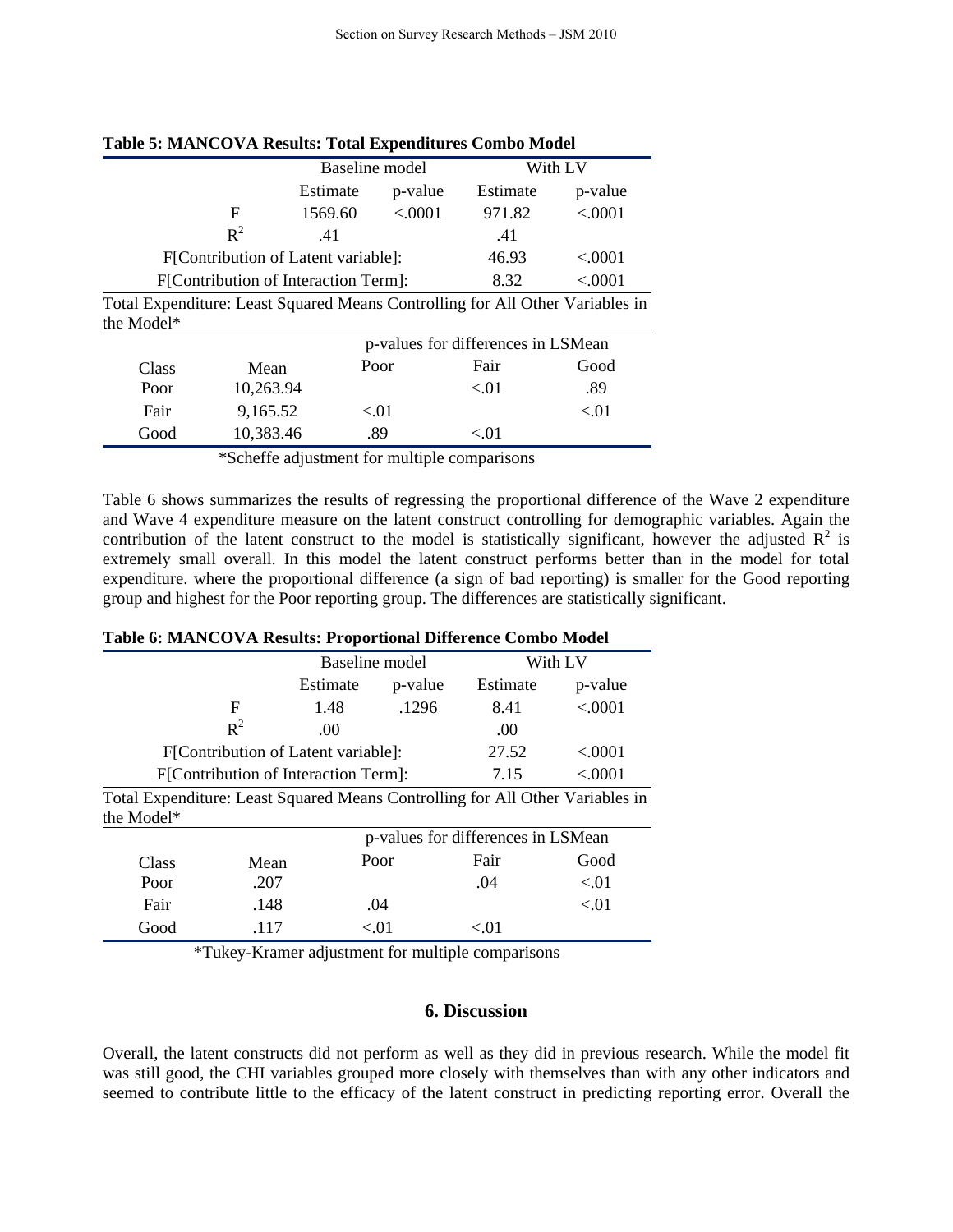strongest indicators across models were income missing, record use combined with interview length, number of completed interviews, reluctance due to time constraints, and average number of attempts. These indicators were also strong in previous research. As in previous research the latent constructs lack the sensitivity needed to adequately predict underreporting, or measurement error is not a strong predictor of the average expenditure reported by the CU and the amount of bias, as measured by total expenditure, or the proportional difference in Wave 2 and Wave 4 expenditure reports.

Unlike previous research we do not consistently show differences in expenditure amounts in the expected direction across the three classes. For many commodity categories and for overall expenditure we can only differentiate between two classes of reporting quality. The current latent constructs appear to be relatively blunt instruments (although the only instruments we have), and are probably not useful for adjustment as they do not explain much of the variation in expenditure or change in expenditure.

Future research will attempt to develop indicators that may be able to further differentiate reporting quality among expenditure reporters. One direction is indicated from the results of Tables 1 and 2. The models emphasizing noncontact (CHI and Noncontact) have very different class probabilities than models emphasizing reluctance (Combo and Reluctance). In addition, the expenditure means across class are quite different for these models. It is possible that utilizing two different, two-class latent constructs, corresponding to the CU's reason for bad reporting, will result in a more effective model.

#### **References**

- Bassi, Franesca, Jacques A. Hagenaars, Marcel A. Croon and Jeroen Vermunt. (2000). "Estimating True Changes When Categorical Panel Data Are Affected by Uncorrelated and Correlated Classification Errors: An Application to Unemploymnet Data." *Sociological Methods & Research* 29: 230-268.
- Biemer, P.P. (2000). "An Application of Markov Latent Class Analysis for Evaluating the Screening Questions in the CE Interview Survey," Technical Report Submitted to BLS, June 6, 2000.
- Biemer, P. P. and Tucker, C. (2001). "Estimation and Correction for Purchase Screening Errors in Expenditure Data: A Markov Latent Class Modeling Approach," *Proceedings of the International Statistics Institute*, Seoul, Korea.
- Tucker, C. (1992). "The Estimation of Instrument Effects on Data Quality in the Consumer Expenditure Diary Survey." *Journal of Official Statistics.* 8: 41-61.
- Dixon, J. (2009). "Modeling the Difference in Interview Characteristics for Different Respondents." *Proceedings of the Section on Government Statistics*. Washington, DC: American Statistical Association.
- Tucker, C., Biemer, P., and Meekins, B. (2005). "Estimating the Level of Underreporting of Expenditures among Expenditure Reporters: A Further Micro-Level Latent Class Analysis." Proceedings of the ASA, Survey Research Methods Section, Toronto, CA.
- Tucker, C., Biemer, P., and Vermunt, J. (2002). "Estimation Error in Reports of Consumer Expenditures," Proceedings of the ASA, Survey Research Methods Section, New York, NY.
- Goodman, L. A. (1974), "Exploratory Latent Structure Analysis Using Both Identifiable and Unidentifiable Models," Biometrika, 61, 215-231.
- Langeheine, R. and Van der Pol, F. (2002). "Latent Markov Chains," in Hagenaars, J. and McCutcheon, A. (eds.) *Applied Latent Class Analysis*, Cambridge University Press, Cambridge, UK
- Lazarsfeld, P.F. (1950). "The Logical and Mathematical Foundation of Latent Structure Analysis." In S. Stauffer, E.A. Suchman, P.F. Lazarsfeld, S.A. Starr, and J. Clausen, Studies on Social Psychology in World War II, Vol. 4, Measurement and Prediction. Princeton: Princeton University Press.
- Lazarsfeld, P.F. and Henry, N.W. (1968). Latent Structure Analysis. Boston: Houghton-Mifflin.
- Tucker, C., Biemer, P., and Meekins, B. 2008. "A Microlevel Latent Class Model for Measurement Error in the Consumer Expenditure Interview Survey." *Proceedings of the Section on Survey Research Methods*, Washington, DC: American Statistical Association.